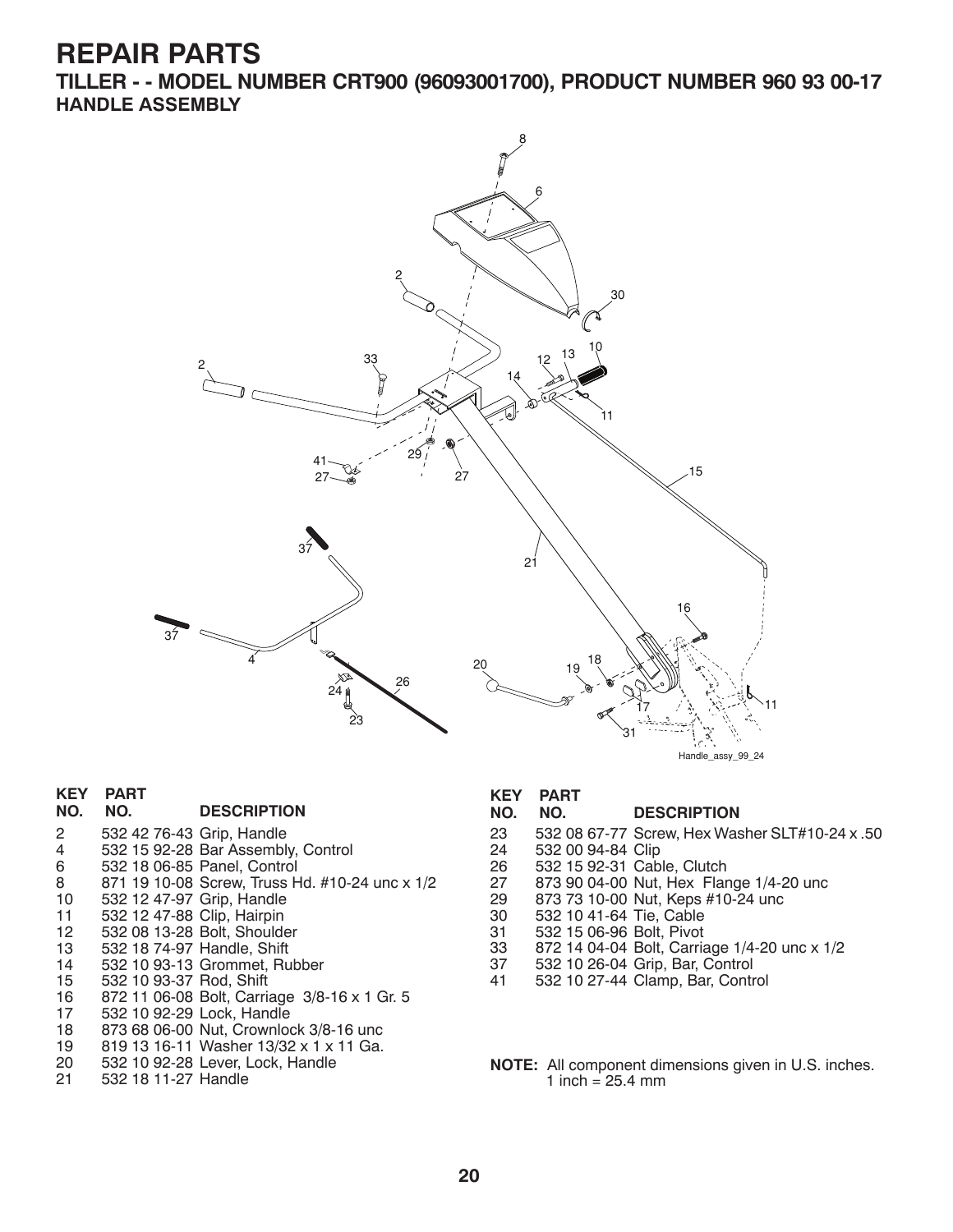**TILLER - - MODEL NUMBER CRT900 (96093001700), PRODUCT NUMBER 960 93 00-17 MAINFRAME, LEFT SIDE**



#### **KEY PART**

#### **NO. NO. DESCRIPTION**

- 3 873 22 06-00 Nut, Hex 3/8-16
- 4 532 17 01-27 Shield, Inner Belt Guard RT
- 5 532 16 43-29 Pin Spirol Flared<br>6 532 11 01-11 Lever, Shift
- 6 532 11 01-11 Lever, Shift
- 7 872 11 04-04 Bolt, Carriage 1/4-20 x 1/2 Gr. 5<br>8 532 00 87-00 Plate, Shift Indicator
- 8 532 00 87-00 Plate, Shift Indicator
- 9 532 08 67-77 Screw, Hex, Washer Head, Slotted #10-24 x 1/2 10 532 00 94-84 Clip
- 12 873 51 04-00 Nut, Keps Hex 1/4-20 unc
- 13 823 23 05-06 Screw, Set, Hex 5/16-18 x 3/8
- 14 532 11 06-52 Spacer, Split 0.327 x 0.42 x 2.09
- 15 819 11 11-16 Washer 11/32 x 11/16 x 16 Ga.
- 16 532 14 51-02 Sheave, Transmission
- 19 812 00 00-28 Retainer, Ring
- 21 532 15 61-17 Spacer, Split<br>22 874 77 05-08 Bolt, Fin Hex
- 22 874 77 05-08 Bolt, Fin Hex 5/16-24 unf x 1/2
- 532 10 21-90 Tire
- 532 15 07-40 Rim
- 532 12 47-18 Tire Valve
- 24 532 12 68-75 Rivet, Drilled 25 532 12 47-88 Clip, Hairpin

#### **KEY PART**

### **NO. NO. DESCRIPTION**

- 26 532 16 67-92 Guard, Belt<br>27 532 13 28-01 Belt. V
- 27 532 13 28-01 Belt, V
- 28 532 10 46-79 Pulley, Idler<br>29 812 00 00-32 Ring, Klip
- 
- 29 812 00 00-32 Ring, Klip<br>30 532 15 92-29 Bracket. Io
- 30 532 15 92-29 Bracket, Idler 31 532 10 21-94 Bolt Fin Hex 3/8-16 unc x 10
- 32 532 10 21-41 Shaft, Idler Arm
- 33 874 76 06-16 Bolt, Hex 3/8-16 x 1
- 34 532 10 21-73 Counterweight
- 36 532 10 23-31 Bracket, Reinforcement, L. H.
- 37 532 13 08-12 Sheave, Engine
- 38 874 76 05-44 Bolt, Fin Hex 5/16-18 unc x 2-3/4
- 39 532 14 00-62 Cap, Plunger Blk
- 40 532 17 04-88 Screw Hex Wsh Slt #10-24 x 1/2
- 44 873 80 05-00 Nut Lock Hex w/Ins 5/16-18 unc PL
- 65 873 97 05-00 Nut Lock Hex Flange
- 66 819 13 13-12 Washer 13/32 x 13/16 x 12 Ga.
- 67 874 76 05-24 Bolt, Hex 5/16-18 x 1-1/2
- 68 873 51 06-00 Nut, Keps Hex 3/8-16 unc
- **NOTE:** All component dimensions given in U.S. inches. 1 inch  $= 25.4$  mm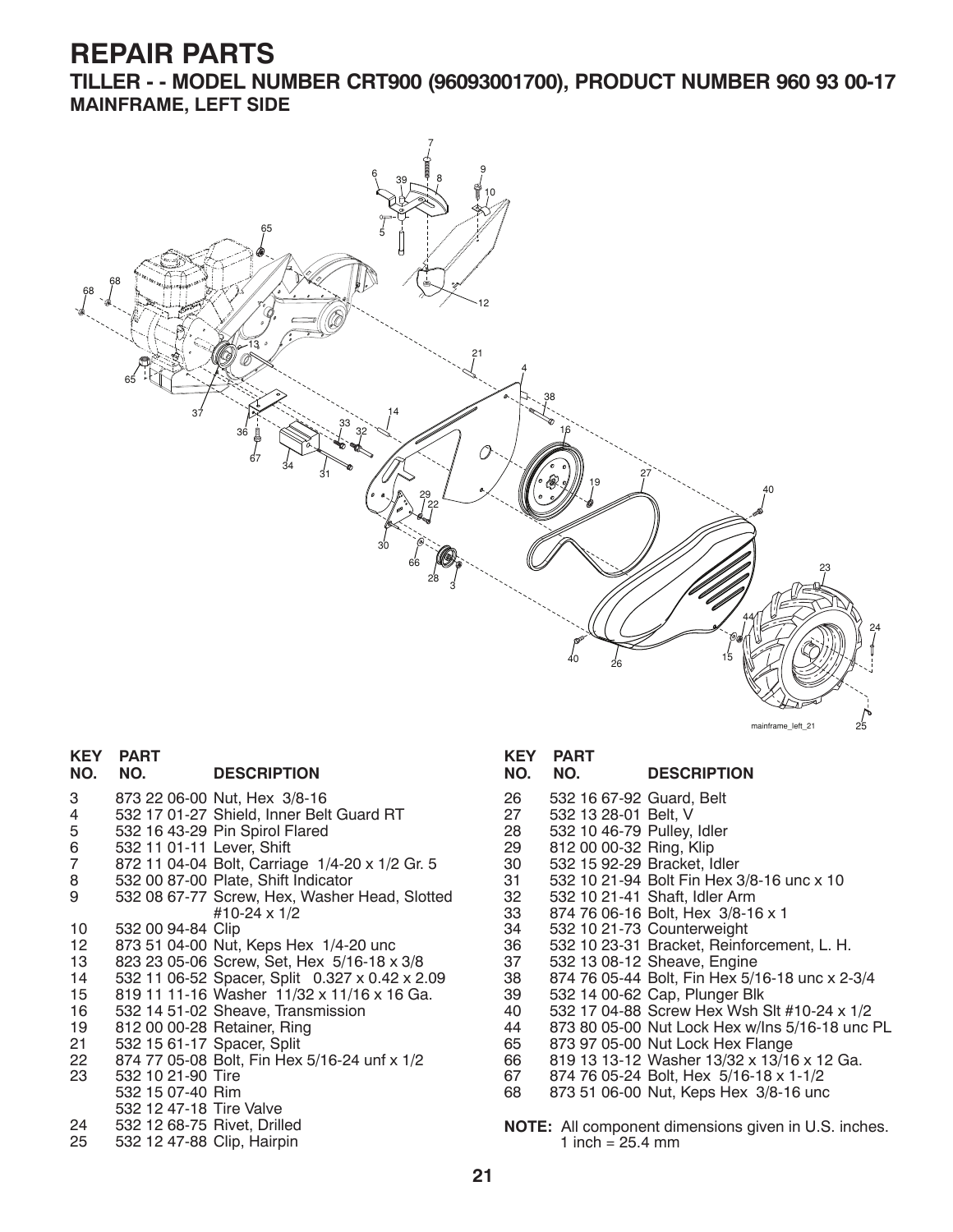**TILLER - - MODEL NUMBER CRT900 (96093001700), PRODUCT NUMBER 960 93 00-17 MAINFRAME, RIGHT SIDE**



|     | <b>KEY PART</b> |                    |
|-----|-----------------|--------------------|
| NO. | NO.             | <b>DESCRIPTION</b> |

 532 15 07-40 Rim 532 12 47-18 Tire Valve

| 2  | 873 97 05-00 Locknut, Hex, Flange 5/16-18 |
|----|-------------------------------------------|
| 5  | 532 10 23-32 Bracket, Reinforcement RH    |
| -7 | 532 10 21-73 Counter Weight               |
| 10 | 874 76 05-24 Bolt. Hex 5/16-18 x 1-1/2    |
| 11 | 532 12 47-88 Clip, Hairpin                |
| 12 | 532 12 68-75 Rivet, Drilled               |
| 13 | 532 10 21-90 Tire                         |

|    | KEY PART<br>NO. NO. | <b>DESCRIPTION</b>        |
|----|---------------------|---------------------------|
| 15 | .                   | Engine, Briggs & Stratton |

| $\sim$ | $E1$ gnio, $E1$ ggo a otiation        |
|--------|---------------------------------------|
|        | Model No. 12T202-1290-F8 (Order       |
|        | parts from Engine Manufacturer)       |
| 44     | 873 51 06-00 Nut, Keps Hex 3/8-16 unc |

**NOTE:** All component dimensions given in U.S. inches 1 inch = 25.4 mm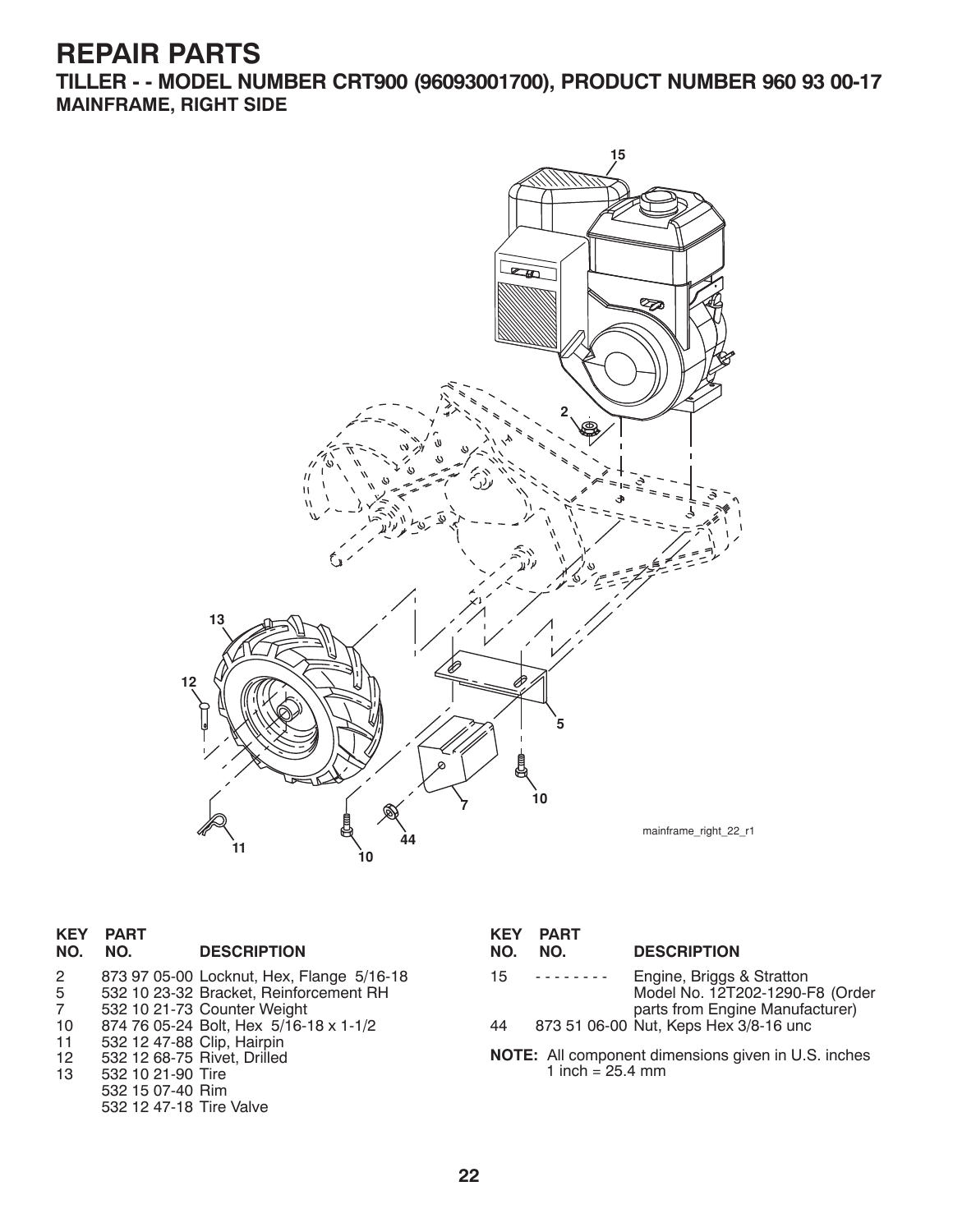**TILLER - - MODEL NUMBER CRT900 (96093001700), PRODUCT NUMBER 960 93 00-17 TRANSMISSION**



| <b>KEY</b><br>NO. | <b>PART</b><br>NO.         | <b>DESCRIPTION</b>                             |    | <b>KEY</b><br>NO. | <b>PART</b><br>NO.        |  |
|-------------------|----------------------------|------------------------------------------------|----|-------------------|---------------------------|--|
| 1                 |                            | 532 18 85-54 Transmission Assembly             |    | 30                | 532 15 07-37 0            |  |
|                   |                            | (Includes Key Nos. 2-53)                       |    | 31                | 532 14 30-08              |  |
| 2                 |                            | 532 18 84-82 Gearcase, L.H. w/Bearing          |    | 32                | 532 10 63-88              |  |
|                   |                            | (Includes Key No. 4)                           |    | 33                | 532 10 21-21 \$           |  |
| 3                 |                            | 532 16 19-63 Gasket, Gearcase                  |    | 34                | 532 10 21-12 \$           |  |
| 4                 |                            | 532 00 50-20 Bearing, Needle                   |    | 35                | 532 10 21-01 \$           |  |
| 5                 |                            | 532 00 13-70 Washer, Thrust 5/8 x 1.10 x 1/32  |    | 36                | 532 15 43-55 \$           |  |
| 6                 | 532 13 73-35 Pinion, Input |                                                |    |                   |                           |  |
| $\overline{7}$    | 532 14 51-01 Shaft, Input  |                                                |    | 37                | 532 12 47-91 1            |  |
| 8                 |                            | 532 12 47-92 Bearing, Needle                   |    | 38                | 532 15 43-56 \$           |  |
| 9                 |                            | 532 15 44-67 Washer, Seal                      |    | 39                | 532 10 53-45 0            |  |
| 10                | 532 12 46-97 Ball, Steel   |                                                |    | 40                | 532 10 53-46 0            |  |
| 11                |                            | 532 10 03-71 Spring, Shift, Fork               |    | 41                | 532 00 83-58              |  |
| 12                | 532 10 61-60 O-Ring        |                                                |    | 42                | 532 00 42-20 \            |  |
| 13                | 532 14 21-45 Arm, Shift    |                                                |    | 43                | 532 10 61-46 \$           |  |
| 14                | 532 00 83-53 Fork, Shift   |                                                |    | 44                | 532 15 52-36 \$           |  |
| 15                | 812 00 00-39 Ring, Klip    |                                                |    | 48                | 532 18 84-85 0            |  |
| 16                | 532 15 44-66 Shaft, Shift  |                                                |    |                   |                           |  |
| 18                | 532 00 43-58 Washer        |                                                |    | 49                | 532 43 14-85 \$           |  |
| 19                | 812 00 00-40 Ring, Klip    |                                                |    | 50                | 532 10 61-47 0            |  |
| 20                |                            | 532 10 21-14 Gear, Assembly, Reverse Idler     |    | 51                | 817 72 04-08 \$           |  |
|                   |                            | (Includes Key Nos. 21 and 22)                  |    | 52                | 873 22 05-00              |  |
| 21                |                            | 532 10 21-15 Gear, Reverse Idler               |    | 53                | 532 16 51-40              |  |
| 22                |                            | 532 00 68-03 Bearing, Needle                   |    | 58                | 532 17 95-20              |  |
| 23                |                            | 532 10 21-11 Shaft, Reverse Idler              |    | 60                | 532 18 32-26              |  |
| 24                |                            | 810 04 07-00 Washer, Lock 7/16                 |    | 62                | 532 43 10-15 \$           |  |
| 25                |                            | 873 61 07-00 Nut, Hex 7/16-20                  |    | $ -$              | 532 00 60-66 0            |  |
| 27                |                            | 532 14 30-09 Bearing, Shaft, Ground Drive L.H. |    |                   | <b>NOTE:</b> All componer |  |
| 28                |                            | 532 10 63-90 Spacer 0.765 x 1.125 x 1.23       |    |                   | 1 inch = $25.4$           |  |
| 29                |                            | 532 10 21-34 Chain #35-50 Pitch                | 23 |                   |                           |  |

|      | NO. NO.                   | <b>DESCRIPTION</b>                             |
|------|---------------------------|------------------------------------------------|
| 30   |                           | 532 15 07-37 Ground Shaft Assembly             |
| 31.  |                           | 532 14 30-08 Bearing, Shaft, Ground Drive R.H. |
| 32   |                           | 532 10 63-88 Spacer 0.70 x 1.00 x 1.150        |
| 33   |                           | 532 10 21-21 Sprocket and Gear Assembly        |
| 34   |                           | 532 10 21-12 Shaft, Reduction (2nd)            |
| 35   |                           | 532 10 21-01 Screw, Whiz, Lock 5/16-18 x 3-1/2 |
| 36   |                           | 532 15 43-55 Sprocket Assembly w/Bearing       |
|      |                           | (Includes Key Nos. 37 and 38)                  |
| 37   |                           | 532 12 47-91 Bearing, Needle                   |
| 38   |                           | 532 15 43-56 Sprocket, Tine                    |
| 39   |                           | 532 10 53-45 Gear, Cluster, Red 1st & 2nd      |
| 40   |                           | 532 10 53-46 Gear, Reverse                     |
| 41   |                           | 532 00 83-58 Shaft, Reduction (1st)            |
| 42   |                           | 532 00 42-20 Washer, Thrust                    |
| 43   |                           | 532 10 61-46 Spacer 1.01 x 1.75 x 0.760        |
| 44   |                           | 532 15 52-36 Seal Asm, Oil                     |
| 48   |                           | 532 18 84-85 Gearcase, R.H. w/Bearing          |
|      |                           | (Includes Key No. 8)                           |
| 49   | 532 43 14-85 Shaft, Tine  |                                                |
| 50   |                           | 532 10 61-47 Chain, Roller #50-50 Pitch        |
| 51   |                           | 817 72 04-08 Screw 1/4-20 x 1/2                |
| 52   |                           | 873 22 05-00 Nut, Hex 5/16-18                  |
| 53   | 532 16 51-40 Kit, Bearing |                                                |
| 58   |                           | 532 17 95-20 Bolt Shoulder 1/4-20 unc x .875   |
| 60   |                           | 532 18 32-26 Fitting Grease                    |
| 62   | 532 43 10-15 Spacer       |                                                |
| $ -$ |                           | 532 00 60-66 Grease, Plastilube #1             |
|      |                           |                                                |

nt dimensions given in U.S. inches.  $4 \text{ mm}$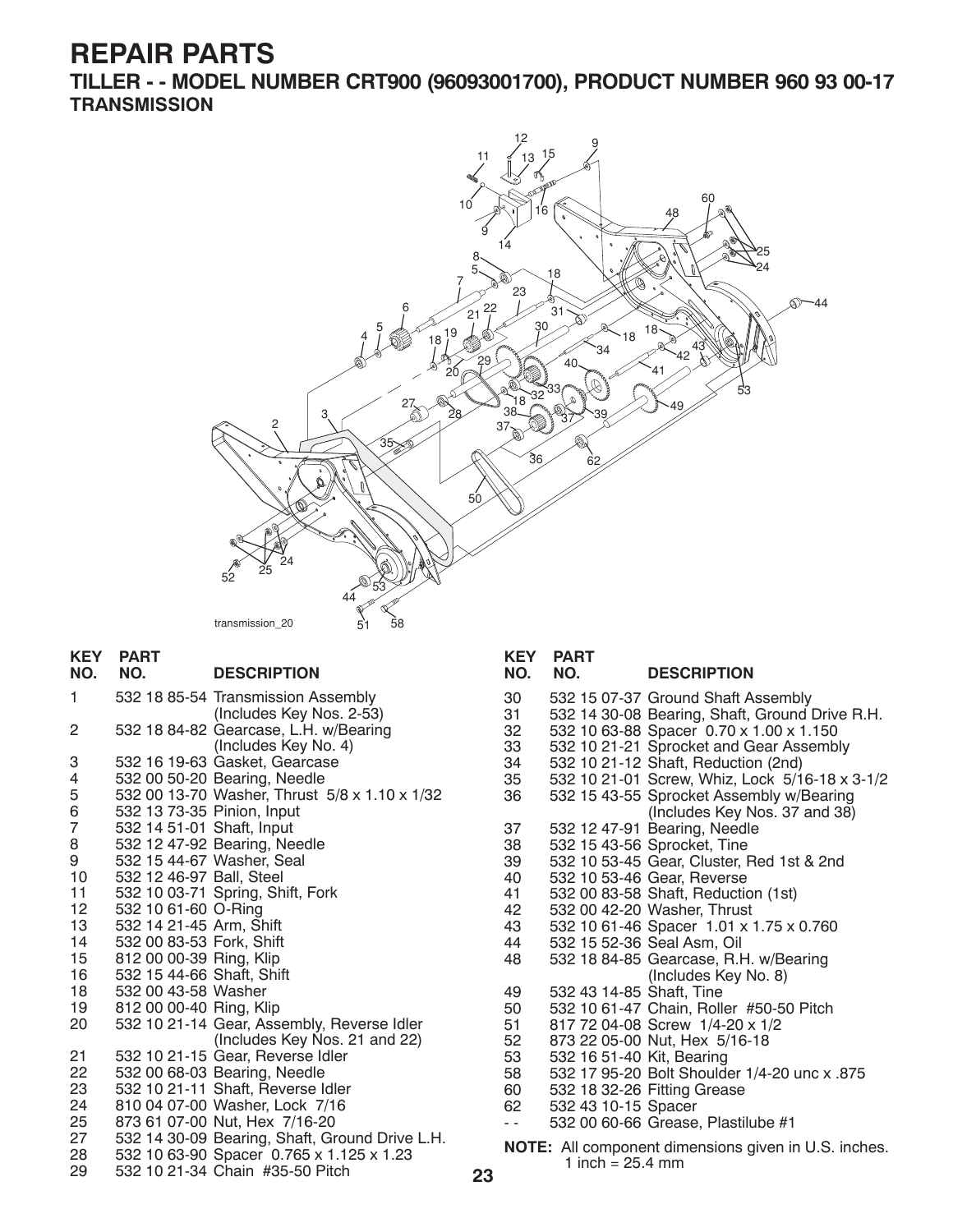**TILLER - - MODEL NUMBER CRT900 (96093001700), PRODUCT NUMBER 960 93 00-17 TINE SHIELD**



| KEY<br><b>PART</b> |  |
|--------------------|--|
|                    |  |

#### **NO. NO. DESCRIPTION**

1 873 90 05-00 Nut, Lock Hex Flange 5/16-18 3 532 00 83-93 Pin, Stake, Depth 4 812 00 00-35 Ring, Klip 5 532 18 08-47 Bolt, Rdhd Sqnk 5/16-18 x 3/4 6 532 00 83-94 Spring 7 532 00 83-92 Bracket, Latch 8 532 10 92-30 Spring, Depth Stake 9 532 13 88-63 Shield, Tine 13 872 11 05-10 Bolt, Carriage 5/16-18 x 1-1/4 14 532 12 43-43 Bracket, Shield Tine 16 873 90 04-00 Nut, Hex Flange 1/4-20 unc 18 872 04 04-10 Bolt, Carriage 1/4-20 x 1-1/4 Gr. 19 532 10 27-01 Grip 20 873 22 06-00 Nut, Hex 3/8-16 21 532 10 21-56 Stake, Depth

|         | <b>KEY PART</b> |                    |
|---------|-----------------|--------------------|
| NO. NO. |                 | <b>DESCRIPTION</b> |

- 
- 23 532 00 44-40 Hinge 24 872 14 04-04 Bolt, Carriage 1/4-20 x 1/2 Gr. 5
- 
- 25 532 12 47-17 Cap, Vinyl 26 532 10 92-27 Pad, Idler
- 27 532 12 54-51 Shield, Leveling
- 28 532 12 05-88 Pin, Hinge
- 29 532 40 39-60 Shield, Side
- 30 873 97 05-00 Nut Lock Hex Flange
- 32 873 22 04-00 Nut Fin Hex 1/4-20 unc
- 33 810 04 04-00 Washer Lock Hvy Helical 1/4
- 38 873 51 05-00 Nut, Keps Hex 5/16-18 unc
- **NOTE:** All component dimensions given in U.S. inches. 1 inch =  $25.4$  mm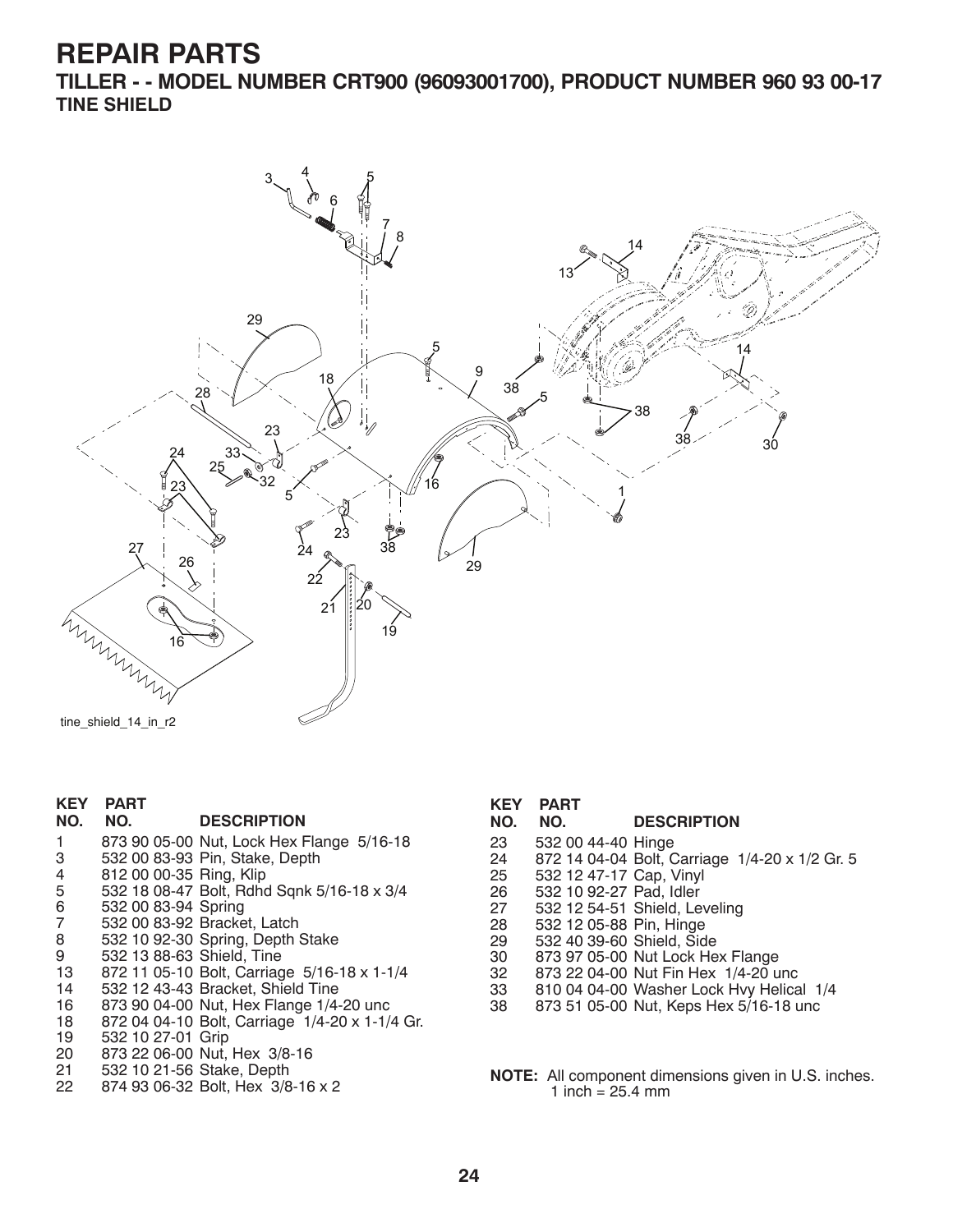**TILLER - - MODEL NUMBER CRT900 (96093001700), PRODUCT NUMBER 960 93 00-17 TINE ASSEMBLY**



tine\_ipb\_99\_2\_r1

### **KEY PART DESCRIPTION**

- 1 532 00 44-59 Tine, Outer, L.H.<br>2 532 13 26-73 Clevis Pin
- 2 532 13 26-73 Clevis Pin
- 3 532 00 65-54 Tine, Inner, L.H.
- 4 532 12 46-60 Retainer, Spring Zinc
- 5 532 13 27-21 Assembly, Hub and Plate, L.H.
- 8 874 61 06-16 Bolt, Hex 3/8-24 x 1
- 9 532 00 44-60 Tine, Outer, R.H.

# **KEY PART**

#### **DESCRIPTION**

- 10 532 13 27-22 Assembly, Hub and Plate, R.H.
- 11 532 00 65-55 Tine, Inner, R.H.
- 34 873 54 06-00 Nut Crownlock 3/8-24
- **NOTE:** All component dimensions given in U.S. inches. 1 inch =  $25.4 \, \text{mm}$